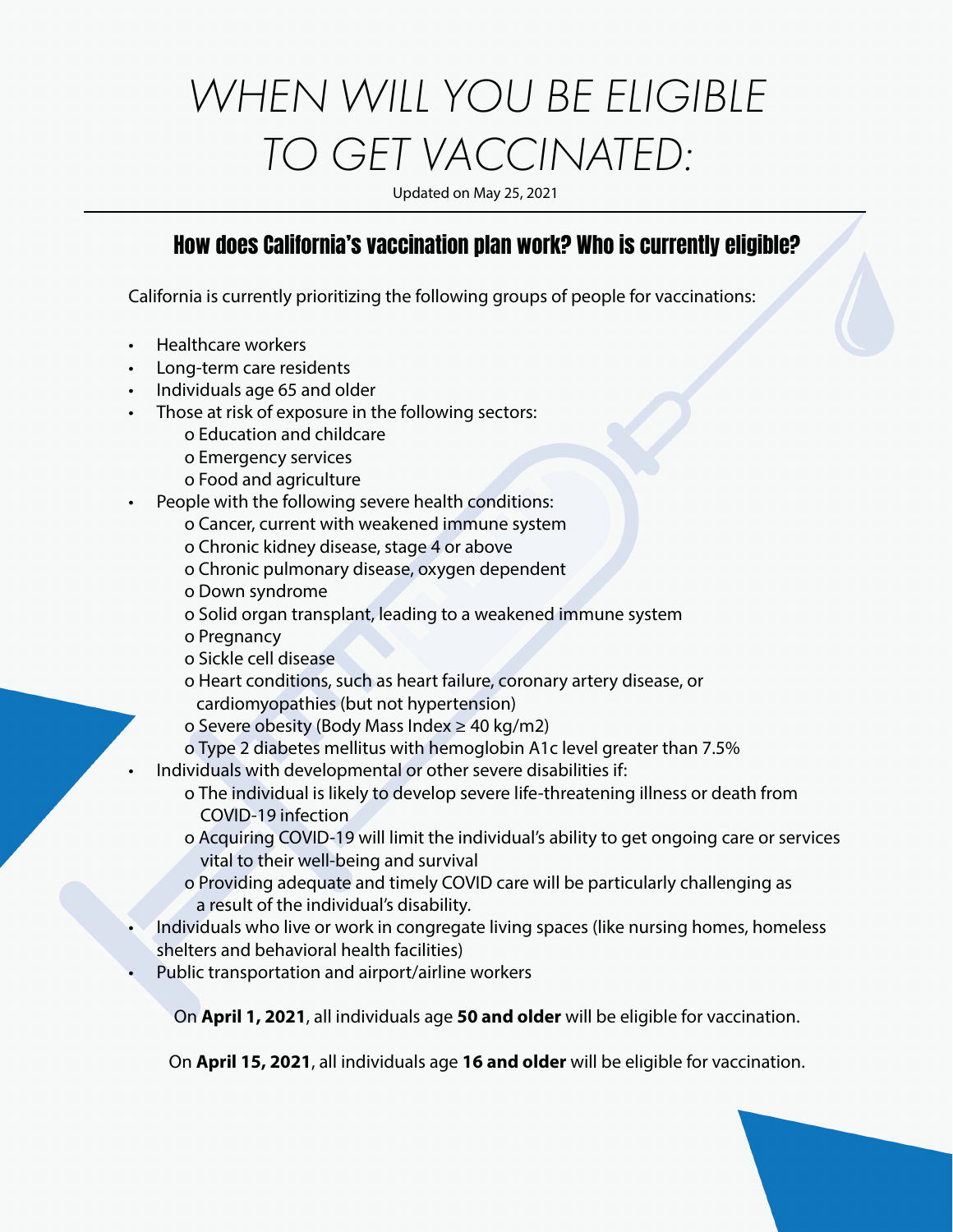#### The real estate sector isn't explicitly included on this chart. Since real estate is an essential service, will REALTORS® get priority in getting vaccinated?

At this time, no, REALTORS® are not prioritized. It is not certain whether real estate professionals (or a subset, such as on-site property managers) will have vaccination priority due to their profession. C.A.R. is monitoring developments in this area.

# I don't see myself on this chart. When will I get vaccinated?

All individuals age 16 and older will be eligible for vaccination beginning on April 15, 2021.

# I'm eligible. How do I sign up to get vaccinated?

You can make an appointment online using California's My Turn website ([myturn.ca.gov](http://myturn.ca.gov)).

For more information on how vaccinations are proceeding in your specific county, check with your local public health department:

• Alameda County

#### o City of Berkeley

- Alpine County
- Amador County
- Butte County
- Calaveras County
- Colusa County
- Contra Costa County
- Del Norte County
- **El Dorado County**
- **Fresno County**
- Glenn County
- Humboldt County
- Imperial County
- Inyo County
- Kern County
- Kings County
- Lake County
- Lassen County
- Los Angeles County

o City of Long Beach o City of Pasadena

- Madera County
- Marin County
- Mariposa County
- Mendocino County
- Merced County
- Modoc County
- Mono County
- Monterey County
- Napa County
- Nevada County
- Orange County
- Placer County
- Plumas County
- Riverside County
- Sacramento County
- San Benito County
- San Bernardino County
- San Diego County
- San Francisco City and County
- San Joaquin County
- San Luis Obispo County
- San Mateo County
- Santa Barbara County
- Santa Clara County
- Santa Cruz County
- Shasta County
- Sierra County
- Siskiyou County
- Solano County
- Sonoma County
- Stanislaus County
- Sutter County
- Tehama County
- Trinity County
- Tulare County
- Tuolumne County
- Ventura County
- Yolo County
- Yuba County

# I'm not currently eligible. How will I be notified when it's my turn?

Sign up at **[myturn.ca.gov](https://myturn.ca.gov)** to be notified when you become eligible for vaccination.